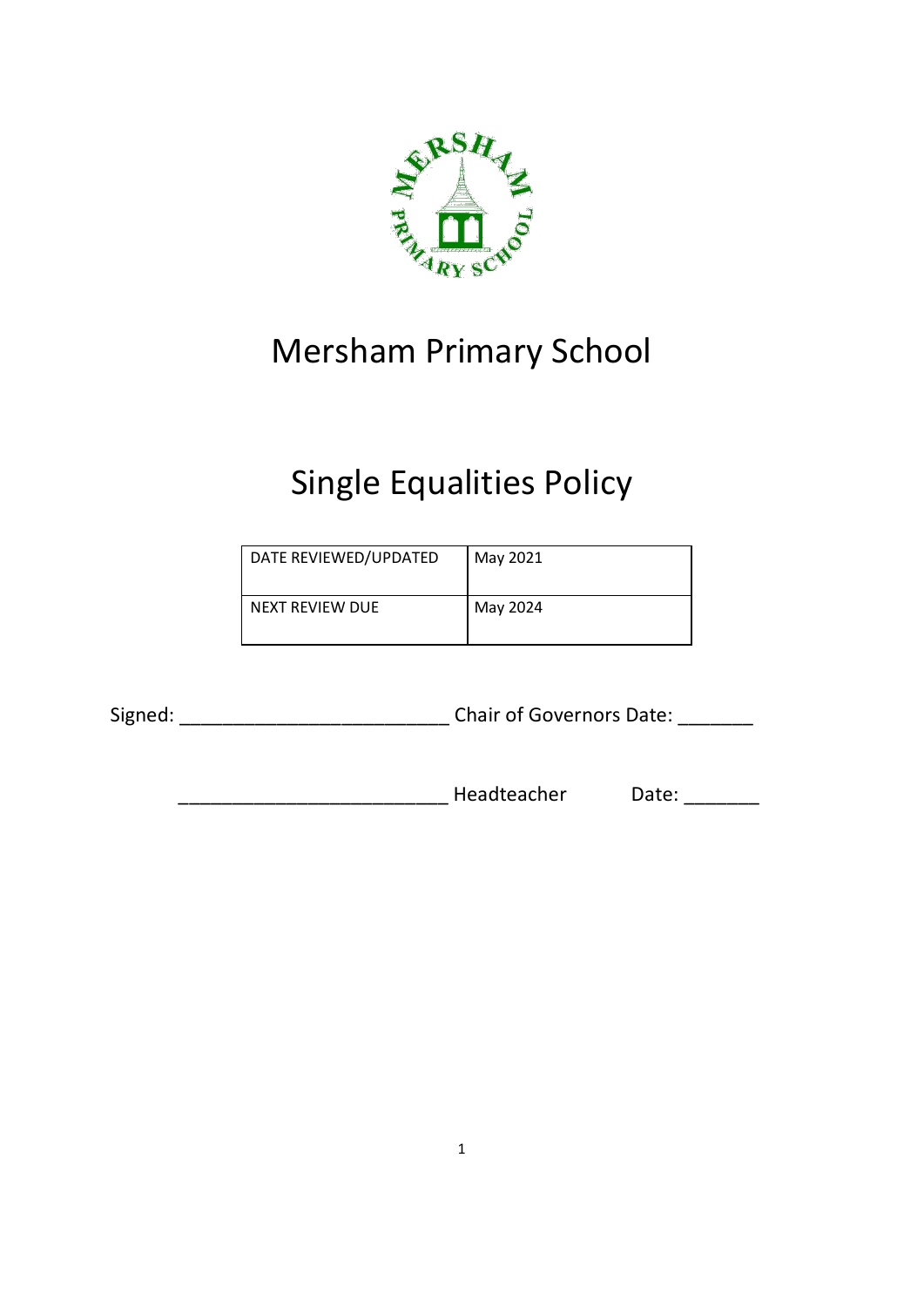### **Statement/Principles**

The policy outlines the commitment of the staff and Governors to promote equality. This involves tackling the barriers which could lead to unequal outcomes so that there is equality of access and the diversity within the school community is celebrated and valued.

We believe that equality at our school should permeate all aspects of school life and is the responsibility of every member of the school and wider community. Every member of the school community should feel safe, secure, valued and of equal worth. At Mersham Primary School, equality is a key principle for treating all people the same irrespective of their gender, ethnicity, disability, religious beliefs/faith tradition, sexual orientation, age or any other of the protected characteristics (Single Equalities Act 2010).

#### **Monitoring and Review**

The staff members responsible for co-ordinating the monitoring and evaluation are Mrs C Chalkley and Miss S Hanson. They will be responsible for:

- Providing updates on equalities legislation and the school's responsibilities in this regard; Working closely with the Governing Body.
- Supporting positively the evaluation activities that monitor the impact and success of the policy on pupils from different groups, e.g SEN, Children in Care, Minority Ethnic including Traveller and EAL pupils and Free School Meals, in the following recommended areas:
	- $\triangleright$  Pupils' progress and attainment
	- $\triangleright$  Learning and teaching
	- $\triangleright$  Behaviour discipline and exclusions
	- $\triangleright$  Attendance
	- $\triangleright$  Admissions
	- $\triangleright$  Incidents of prejudice related bullying and all forms of bullying
	- $\triangleright$  Parental involvement
	- $\triangleright$  Participation in extra-curricular and extended school activities
	- $\triangleright$  Staff recruitment and retention
	- $\triangleright$  Pupil and staff wellbeing
	- $\triangleright$  Visits and visitors

#### **Policy Commitments**

#### **Promoting Equality: Curriculum**

We aim to provide all our pupils with the opportunity to succeed. To achieve this we will ensure:

Curriculum planning reflects a commitment to equality;

- $\circ$  The curriculum prepares pupils for life in a diverse society and uses opportunities to reflect the background and experience of pupils and families in the school;
- $\circ$  There will be opportunities in the curriculum to explore concepts and issues related to identity and equality;
- o The promotion of attitudes and values that celebrate and respect diversity and challenge discriminatory behaviour and language wherever it occurs;
- $\circ$  The use of images and materials which positively reflect a range of cultures, identities and lifestyles.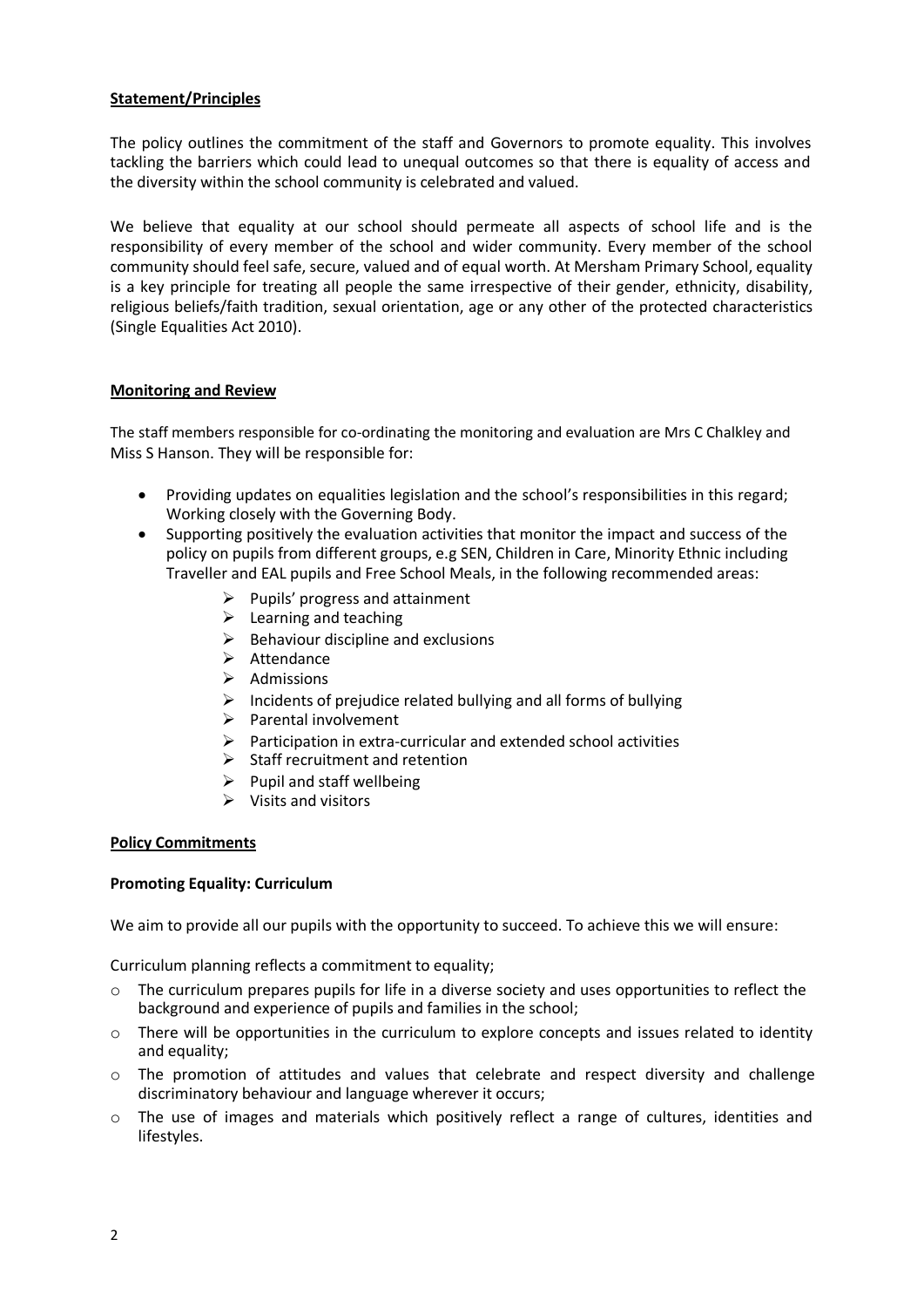#### **Promoting Equality: Achievement**

There is a consistently high expectation of all pupils regardless of age, gender, ethnicity, ability, social background and sexual orientation. To secure the best possible outcomes we recognise that:

- Adults in the school will be expected to provide good, positive role models in their approach to all issues relating to equality of opportunity;
- It is important to identify the particular needs of individuals and groups within the school and to use targeted interventions to narrow gaps in achievement;
- A range of teaching methods are used throughout the school to ensure that effective learning takes place at all stages for all pupils.
- All pupils are actively encouraged to engage fully in their own learning.

#### **Promoting Equality: The ethos and culture of the school**

- At Mersham Primary School, we are aware that those involved in the leadership of the school community are instrumental in demonstrating mutual respect between all members of the school community;
- We strive to achieve a feeling of openness and understanding which welcomes everyone to the school;
- The children are encouraged to greet visitors to the school with friendliness and respect; The displays around the school reflect diversity across all aspects of equality and are frequently monitored;
- Reasonable adjustments will be made to ensure access for pupils, staff and visitors (including parents) with disabilities (this not only includes physical access, but takes account wider access to school information and activities);
- Provision is made to cater for the cultural, moral and spiritual needs of all children through planning of assemblies, classroom based and off-site activities;
- Pupils' views are actively encouraged and respected. Pupils are given an effective voice for example, through the School Council, pupil questionnaires and there are regular opportunities to engage with pupils about their learning and the life of the school;
- Positive role models are used throughout the school to ensure that pupils from diverse cultural and social backgrounds feel welcomed and included.

#### **Promoting Equality: Staff Recruitment and Professional Development**

All posts are advertised formally and open to the widest pool of applicants;

- All those involved in recruitment and selection are trained and aware of what they should do avoid discrimination to ensure equality of opportunity.
- Steps are taken to encourage people from under-represented groups to apply for positions at all levels of the school;
- Access to opportunities for professional development is monitored on equality grounds; Equalities policy and practice is covered in all staff inductions;
- All supply staff and contractors are made aware of the equalities policy and practice; Employment policy and procedures are reviewed regularly to check conformity with legislation and the impact of policies are kept under regular review.

#### **Promoting Equality: Countering and Challenging Harassment and Bullying**

The school counters and challenges all types of discriminatory behaviour staff, pupils, parents and governors are actively engaged in recognising and combatting this;